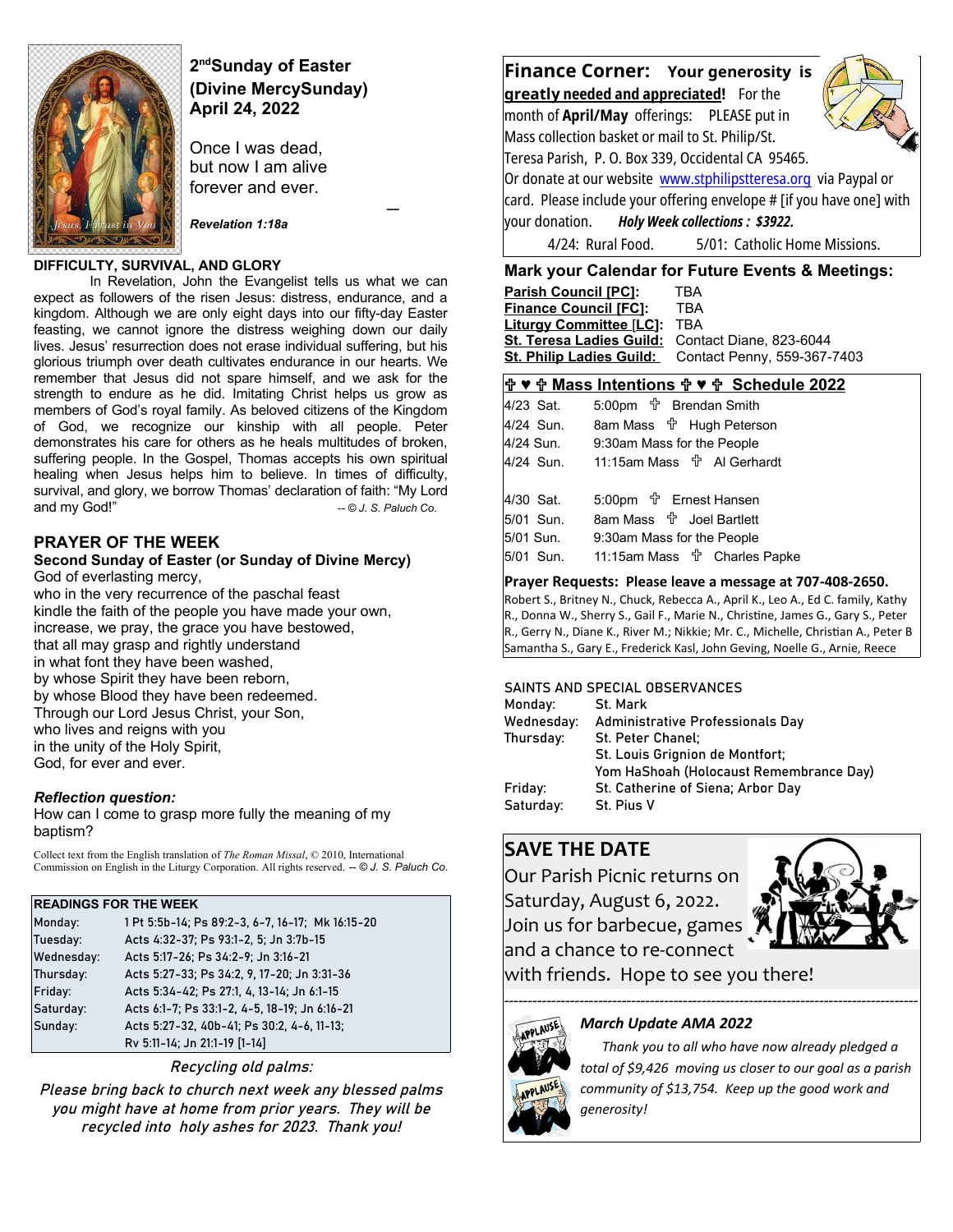

#### *RURAL FOOD PROGRAM UPDATE for APRIL 2022*

 On Tuesday, April 12, forty-seven families, (118 individuals) were welcomed to our distribution and selected fresh produce, milk, eggs, poultry, beef , fish or vegetarian items, commodities, snacks and bread. All who are in need are welcome to receive nutritional support from our Program. One of our clients provided colorful hand crocheted caps which were offered to all clients during the very chilly morning.

Filled Easter eggs were offered by Volunteers to every client to share with their family. Our volunteers even found time to help with the weeding in the hall parking lot. What an amazing group!

We have opened the hall to in-person shopping for our clients who can choose specific foods from our program for their families. It also allows volunteers and clients to re connect post pandemic.

If you are aware of a family which needs nutritional assistance, please let them know about our program. Leave a message at the parish office, (707) 408-2650 to get a call back with additional information and to answer your questions.

 This program is funded through monthly Rural Food Collection, private donations and the dedicated, awesome volunteers. Thank you for your generous donations as we strive to meet the nutritional needs of all attendees at our food distributions.

RURAL FOOD VOLUNTEER OPPORTUNITIES in the Parish Hall and parking area: Saturday, May 7, 9-10:00am repackaging; Monday, May 9, 9:00 – 11:00am set up and Tuesday, May 10, 7:30a – 11:00am to distribute food to clients.



# *Whisper of hope [by Sr. Pauline Yuen, MIC](https://slmedia.org/blog/whisper-of-hope-word-alive)*

*---------------------------------------------------------*

*I have risen, and I am with you still, Alleluia. (Entrance Antiphon)*

 Easter is meant to be a time for joy and exultation with joyous chanting of Alleluia. We know it is the commemoration of Jesus' resurrection from the dead. However, this year seems to be a year of sadness for many.

 At this very moment, we are still very much upset by the violent invasion of Ukraine. As **[Pope Francis has said](https://www.theguardian.com/world/2022/mar/18/pope-francis-denounces-abuse-of-power-in-russia-ukraine-war)**, "the blood and tears of

children, the suffering of women and men who are defending their land or fleeing from the bombs shake our conscience." In addition, the serious blow of COVID to Hong Kong has also brought about an unprecedented plight to the people, especially the young and the old. The Churches are closed and there is no public Mass for the Paschal Tridiuum. In this "valley of tears" how can we find the joy and hope promised by the Resurrected Christ? Where is the Risen Lord?

 The Gospel for this Easter Sunday fits our situation very well. The setting is early morning of Easter Day. It is supposed to be a joyful, new start, but it is depicted as stark and without glamour. In the account, we only see three persons: Mary Magdalene, Peter, and John. There is no great light, no angel announcing the good news, and no resurrected Christ. What we can see is the empty tomb and the burial cloths, which are the objects associated with the Passion. Where is the Risen Lord?

 It is mentioned that Simon Peter saw the burial cloths, and the cloth that covered the head of Jesus was rolled up in a separate place. It seemed not to be a surprise for him, at least the Bible does not say so. However, when it comes to John, the disciple whom Jesus loved, the evangelist says, "he saw and believed". What did he see? Also the same thing seen by Peter. What was the outcome? He believed. Many exegetists have argued about what John believed. Was it the resurrection of Jesus? Or was it the theft of Jesus' body as assumed by Mary Magdalene? Recent studies would opt for the first answer that John believed that the Lord had risen. They suggest that the contemplative love of John makes him see beyond the burial cloths.

 Recently, many unexpected tragic events have happened over the world, and there is a great yearning in me for justice, healing, and peace. I think that when there is sorrow, we are still at the heart of Good Friday. Easter is long in coming. The Paschal Mystery is truncated by my narrow interpretation. Actually the Passion and the Resurrection are the two sides of the coin of the Paschal Mystery. In theory, I know this. I used to teach this in my theology class. However, when confronted with the raucous calls to despair by the tragedies in life, I have lost my orientation. I have been wondering what Easter message I can share this year.

 This passage has enlightened and encouraged me a lot in my melancholic dwellings on the suffering of the world. Where is the Risen Lord? He is apparently absent. Somehow, I need to have the eyes of faith and see beyond what meets my eyes. God has placed a lot of signs around us as His whisper of Hope to show that He is there. Do I not feel strengthened when I see the innocent smile of a child amidst the debris after the bombings of residential areas? Does my heart not burn with fire at the sight of haggard soldiers kneeling down in prayer? Is the self-forgetting service of medical staff tending the COVID patients not a sign of fear overcome by love?

 Some days ago, I listened to the song ["Ukraine Hallelujah"](https://youtu.be/duOnmlJuNJQ) and was very much struck with the verse, "and if tomorrow brings no light, I'll hold on to the hope of Hallelujah". Yes, Easter is



here; do I have the hope and joy promised by the Lord? I need to regain my strength in contemplation so as to be able to hear the whispering sound of the Risen Lord, "I have risen, and I am with you still, Alleluia." Yes, Lord, help me to be like John, to see with the eyes of faith and hope and to believe that you are with me in all the turmoils and confusion.